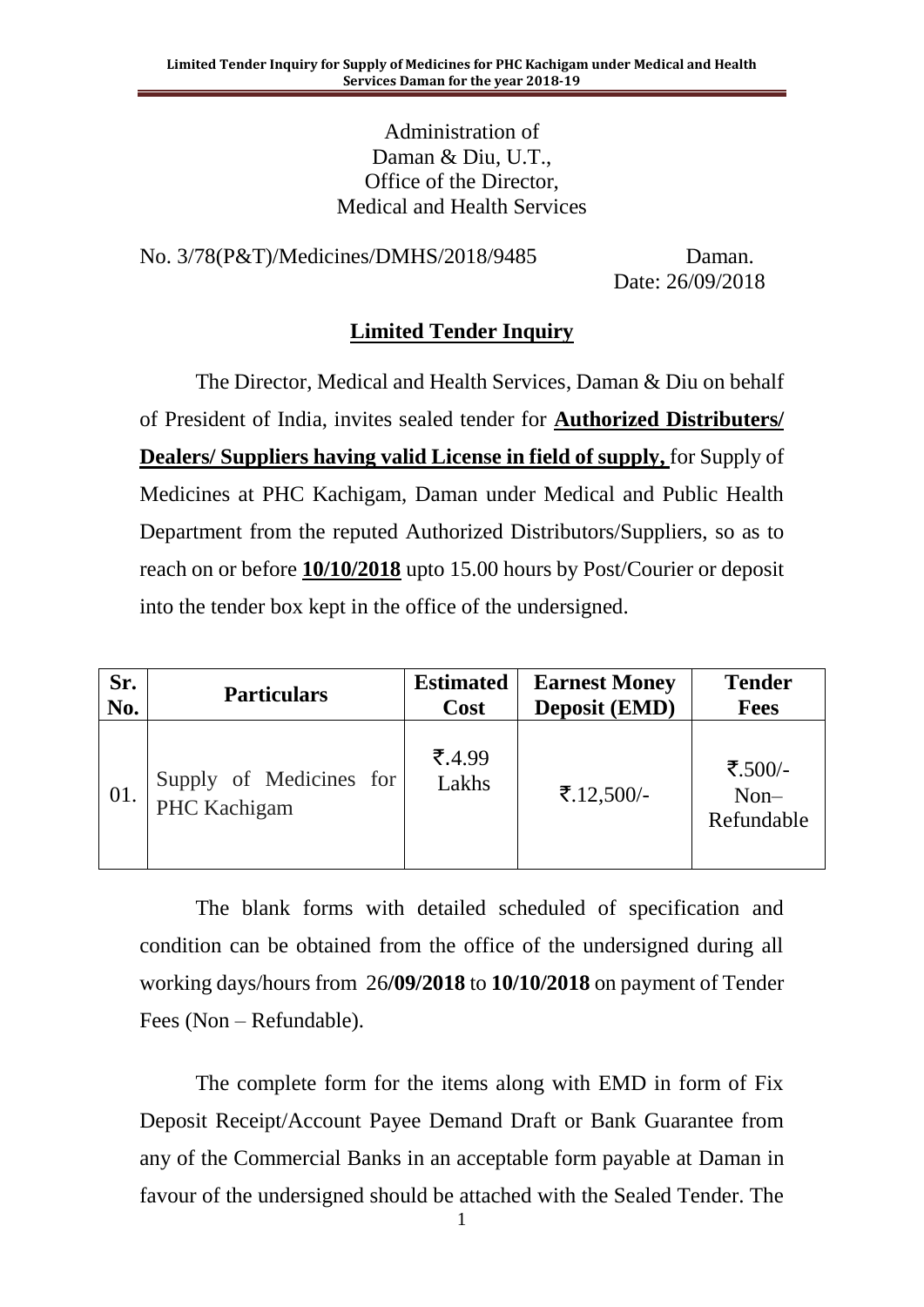EMD and tender fees should not be forward by Cash. The Sealed Tender should be properly covered in respect of each item subscribing the name of items on envelope. The Tenders will be opened on the same day in presence of the tenderers, if possible. The offers received without obtaining tender documents or without EMD and tender fees shall not be entertained.

The Limited Tender Inquiry can be downloaded from the website [www.daman.nic.in](http://www.daman.nic.in/) . The Tender Fee is to be enclosed with the tender document; tender document without Tender Fee will be rejected.

Right to reject any or all Tenders without assigning any reason is reserved.

**Sd/-**

**Director** Medical and Health Services "Tel No.(0260) 2230470. e-mail Id :- [dmhs-daman-dd@nic.in](mailto:dmhs-daman-dd@nic.in)

Copy to :-

- 1) CPO, Daman & Diu for wide publicity in Newspaper.
- 2) I.T., Daman & Diu with a request to publish in Website.
- 3) Accounts Section, PHC Moti Daman a for information.
- 4) Store Keeper, DMHS, Daman for information.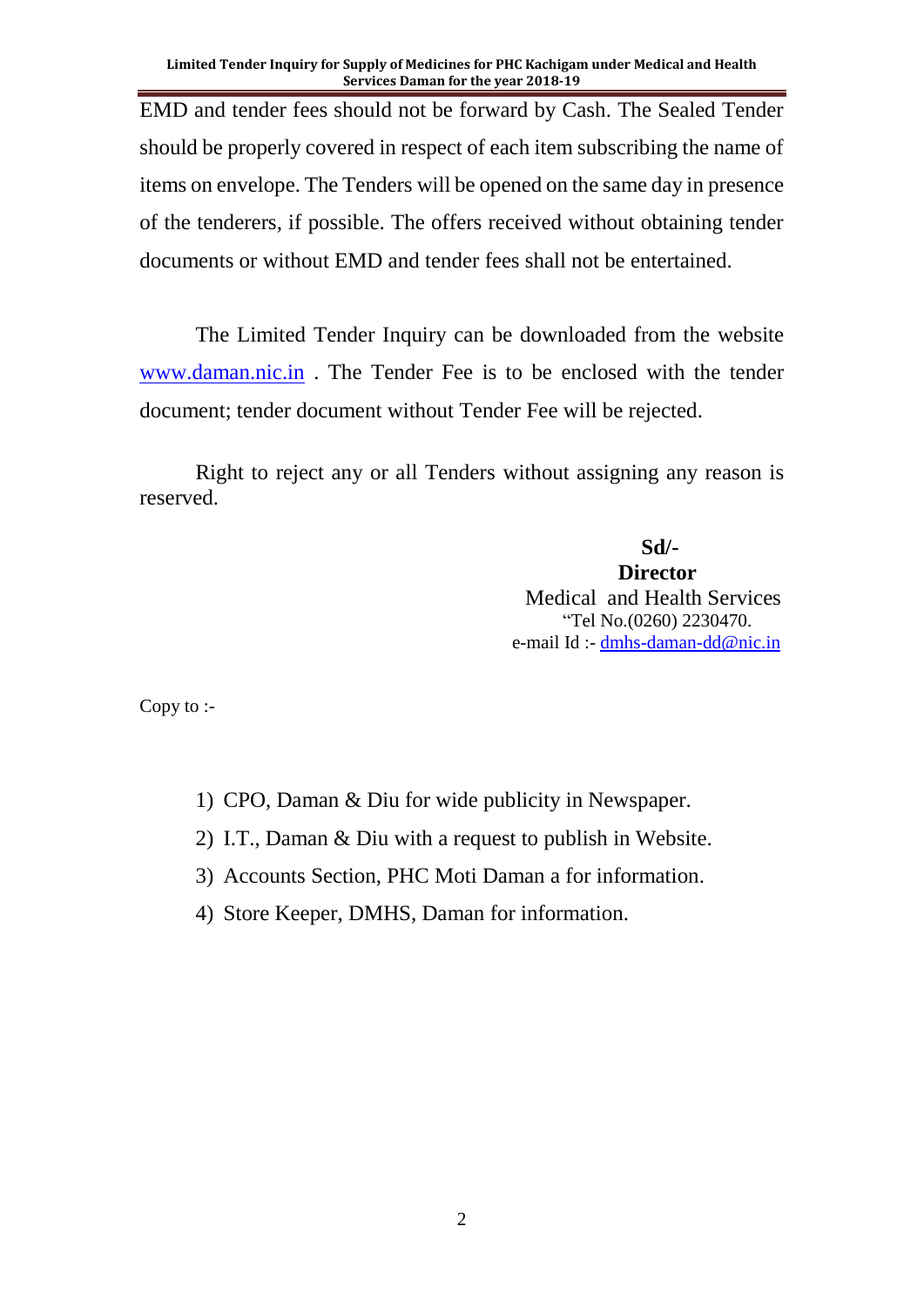### U.T. ADMINISTRATION OF DAMAN & DIU, OFFICE OF THE DIRECTOR, MEDICAL AND HEALTH SERVICES, DAMAN

Terms and Conditions for the "**Supply of Medicines for PHC Kachigam"** under Directorate Medical and Health Services, Daman.

## ❖ **Instructions to Bidders:**

- 1) The rate should be quoted in the prescribed form given by the department the rate shall be initially for a period of one year from the date of commencement and further renewal for the period of two years but not extending 3 years subject to satisfaction of work performance and same rates"
- 2) All/Taxes/Duties/Royalties Charges payable on the sales/transport etc. within and/or outside the state shall be payable by the supplier.
- 3) Where specifications/make/manufacture is not specified by this office, the rates should be quoted only for the 1st class and standard quality only.
- 4) The tenderer should specify the name of the manufacturer and complete specification for the items quoted by him along with catalogue of the item to be submitted in the Technical Bid.
- 5) The decision of the Tender Inviting Officer for acceptance/rejection of any articles supplied including the decision for equivalent specifications, standard and quality etc. of articles shall be final.
- 6) The Tenderer should enclose along with tender an amount of `**.500/** as Tender Fees in form of DD of any Nationalized or Scheduled Bank of India payable in Daman and `**.12500/-** as Earnest Money Deposit in form of Fix Deposit Receipt/Account Payee Demand Draft from any of the Commercial Banks in an acceptable form payable at Daman in favour of **Director**, **Medical and Health Services, Daman**. The EMD should not be forward by Cash. Tender received without Earnest Money Deposit will be summarily rejected.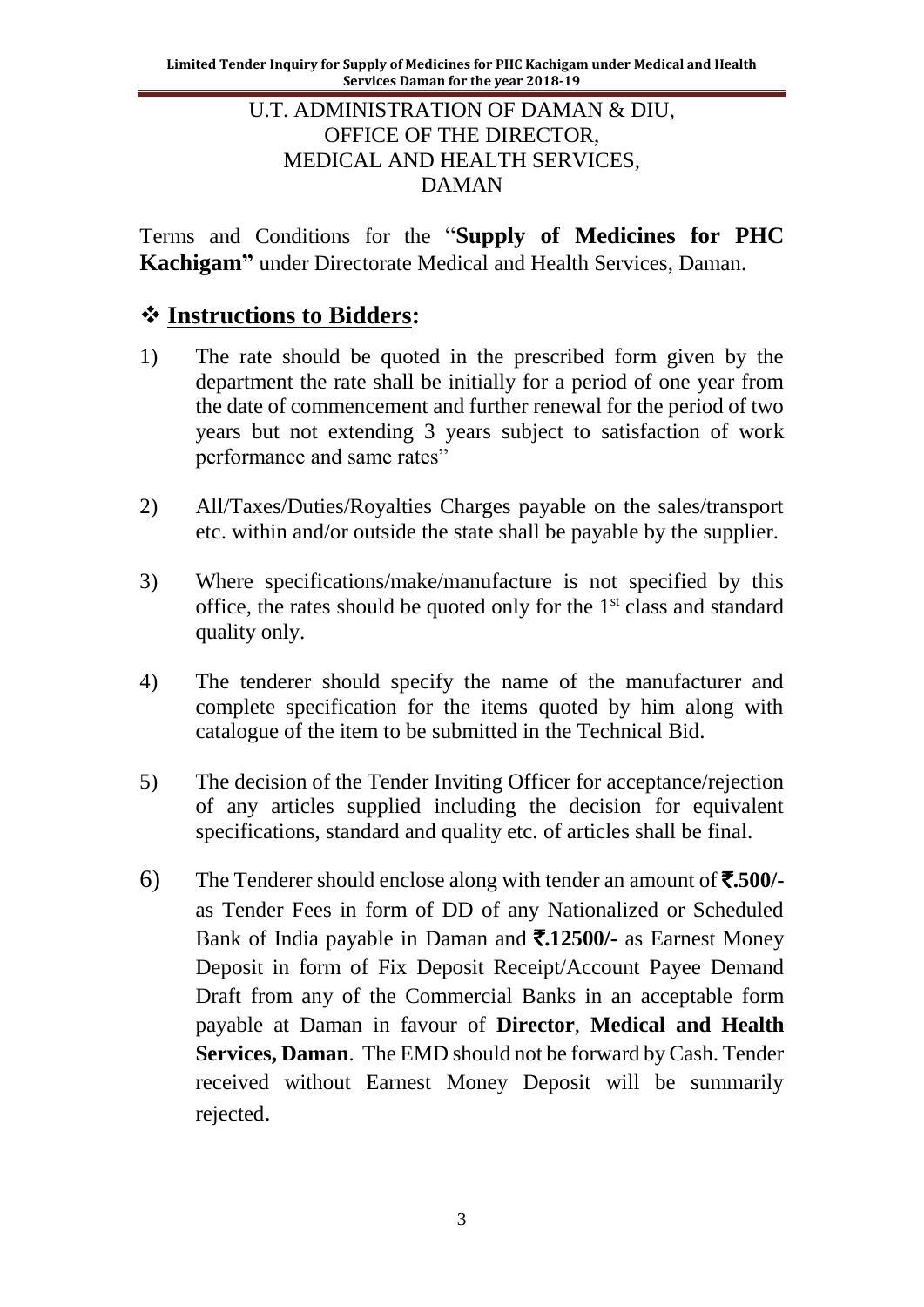$\overline{7}$  (a) The successful tenderer will have to pay within 10 days from the date of demand, an amount equal to 10% of the total value of articles, which may be ordered, as the amount of security deposit.

(b) Non-receipt of Security Deposit within stipulated time will result in automatic cancellation of the order for supply without any intimation.

(c) However, in case if any articles are received for which the Security Deposit may not have been deposited, the full Security Deposit as may be due from the supplier will be recovered from the bill(s) for such articles.

- 8) The amount of Earnest Money paid by the successful Tenderer(s) will be adjusted against the amount of Security Deposit to be paid by the successful tenderer(s) as per condition No.07 above.
- 9) The tender should be neatly typed or hand written only on letter head carries the name of supplier and the signature of the tenderer. No overwriting, correction or erasures will be considered.
- 10) All bills should be in **TRIPLICATE** and should invariably mention the number and date of supply order.
- 11) All bills for amount above  $\overline{\xi}$ .5000/- should be pre-receipted on a Revenue Stamp of proper value. Bills for amount exceeding  $\bar{\tau}$ .5000/not pre-receipted on Revenue Stamp of proper value will not be accepted for payment.
- 12) Each bill in which Sales Tax is charged must contain the following certificates on the body of the bill: "CERTIFIED" that the goods on which Sales Tax has been charged have not been exempted under the Central Sale Tax Act or the Rules made there under and the amount charged on account of Sales Tax on these goods is not more than what is payable under the provisions of relevant Act or Rules made there under".
- 13) The Tenders shall be submitted in two-bid system, each of which is to be submitted in separate envelope. The first envelope should contain Technical Bid and super scribing on the envelope as **"Sealed Cover No.1 Technical Bid "Supply of Medicines for PHC Kachigam".** The **EMD** and **Tender Fees** should be enclosed with **TECHNICAL BID** only. The second envelope should contain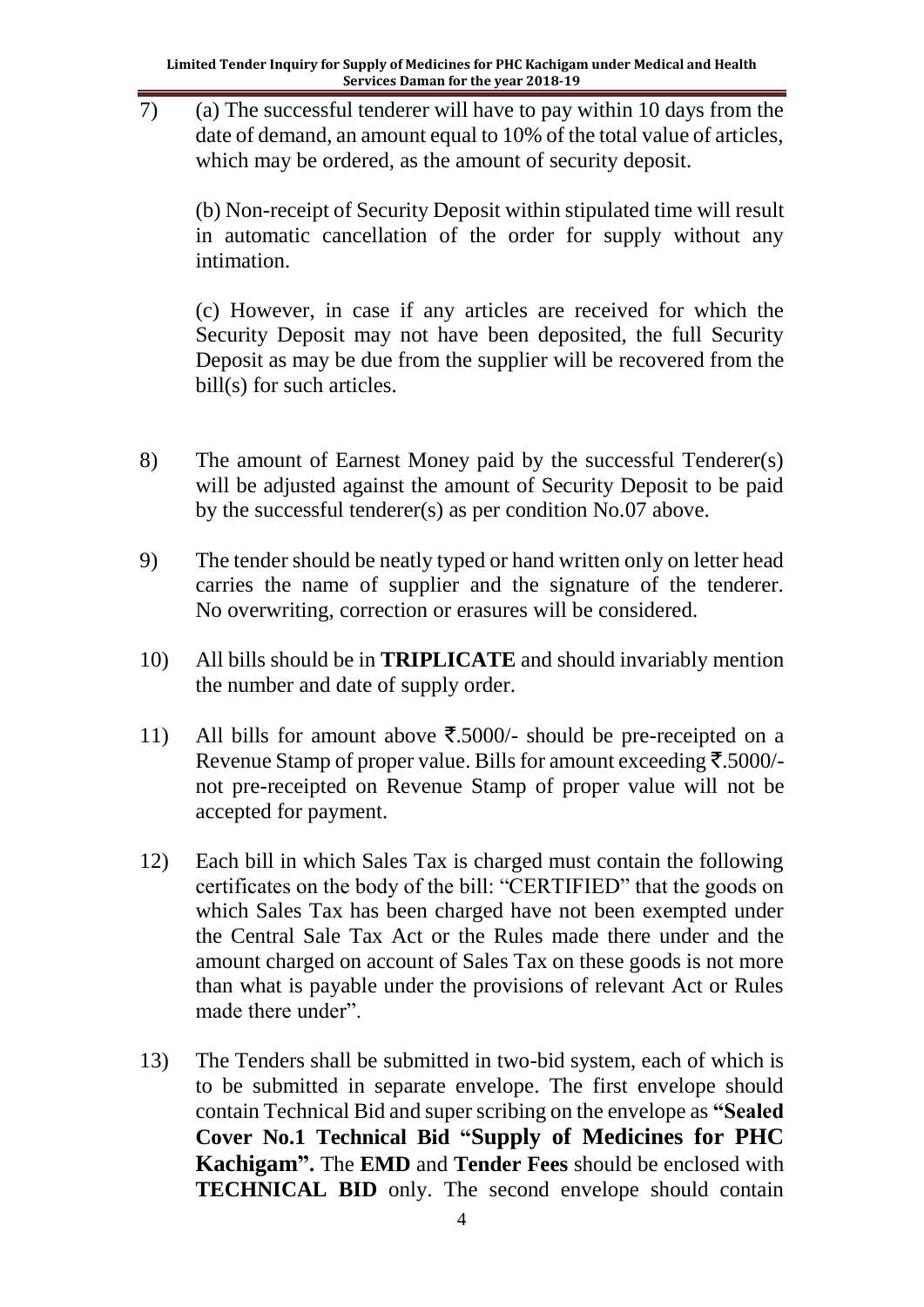Financial Bid and super scribing on the envelope as **"Sealed Cover No.2 - Financial Bid for** "**Supply of Medicines for PHC Kachigam"**. The tender will be issued from **/09/2018 to /10/2018** and the last date of submission of bid will be **/10/2018** upto 15.00 hours.

- 14) The Tenders will be opened by the Tender Opening Committee in presence of Tenderers or their representatives, if any present in the Office of the Tender Inviting Officer. The Tender Opening Committee will first open the technical bid consisting of Terms & Conditions issued by the department duly stamped & signed, EMD, technical specification given by the department etc, the Committee will open the financial bid only of those firms who have qualified for technical bid as per specifications given by the department. The financial bid will be opened after the report received from the Technical Committee.
- 15) The right to accept or reject without assigning any reasons or all tenders in part or whole is reserved with the Tender Inviting Officer and his decision(s) on all matters relating to acceptance or rejection of the tenders as a whole or in part will be final and binding to all.
- 16) If the tenderer whose tender is accepted, fails to execute the supply order within stipulated time the Earnest Money Deposit of such tenders will stand forfeited to the Government.
- 17) In case, the supplier does not execute the supply order placed with him, the EMD of the supplier will be forfeited to the Government and the contract for the supply shall terminated with no further liabilities on either party to the contract.
- 18) No separate agreement will be required to be signed by the successful tender(s) for the purpose of this contract for supply. Rates tendered/offered in response to the concerned Limited Tender Inquiry shall be considered as acceptance of all above terms and conditions for supply for all legal purpose.
- 19) The tender will be accepted during working hours upto **/10/2018** at 15.00 hours and will open on the same day if possible in the office of the Director, Medical and Health Services, Daman in the presence of the Tender Opening Committee and tenderer(s) or their representative(s) if present.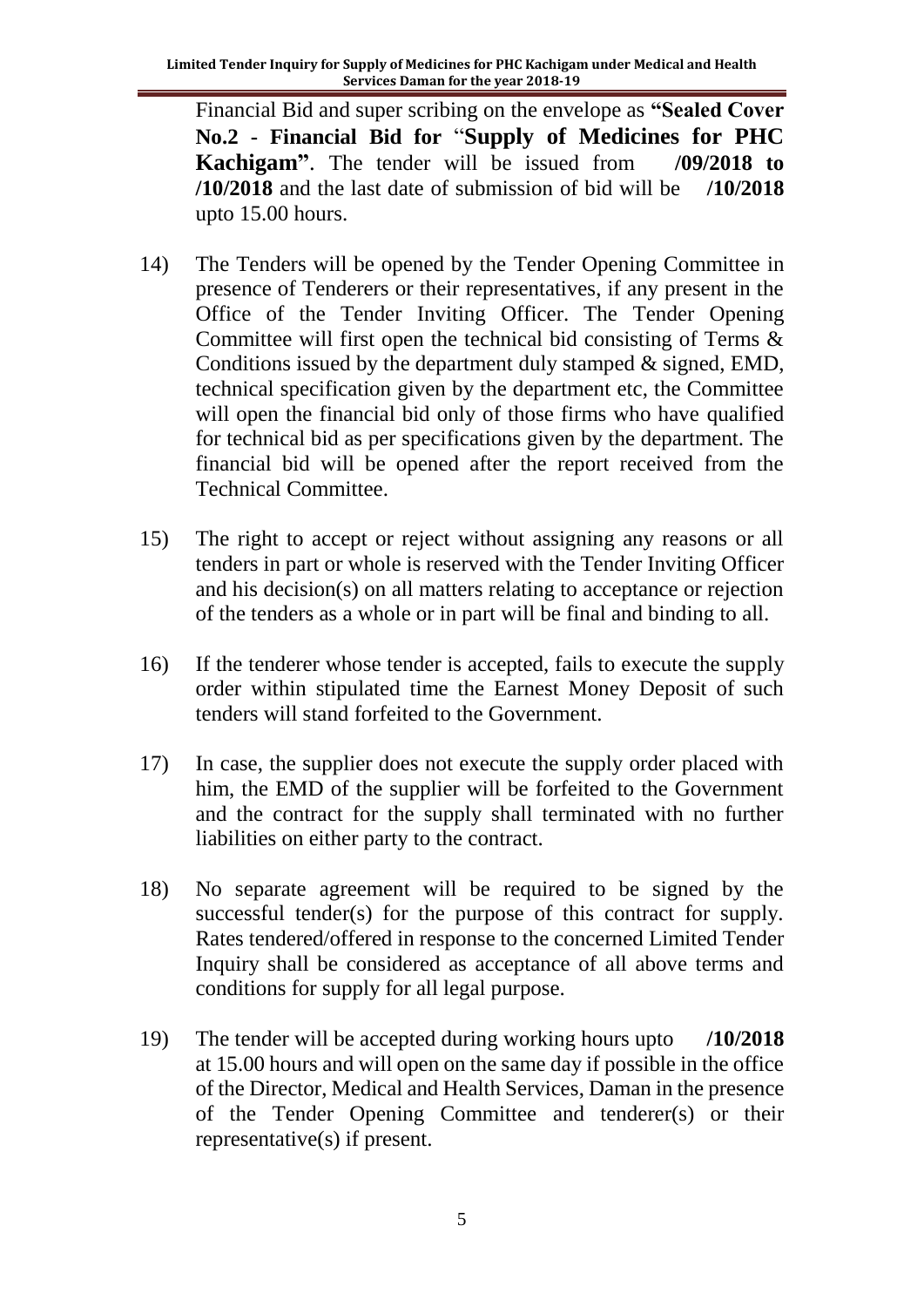# ❖ **Conditions of Contract:**

- 1) The rate(s) quoted should be strictly for free delivery at FOR Daman and will be valid and operative for supply orders issued within one year from the date of invitation of tenders.
- 2) Orders once placed should be delivered within the given time period and item should be door delivered including labour.
- 3) No extra charge for packing, forwarding and insurance etc. will be paid on the rates quoted and all the materials should be door delivered.
- 4) The rates should be quoted only for the items specified in the list of requirements and should be for the items of given special make/manufacture.
- 5) Rates quoted for items other than the required specification/ make/manufacture will not be considered.
- 6) The amount of Earnest Money paid by the tenderer(s) whose tenders are not accepted will be refunded to them by cheque or Demand Draft (as may be convenient to the Tender Inviting Officer if the amount is above  $\bar{\mathcal{F}}$ . 200/-) drawn on any branch of State of India or its subsidiary Commercial Bank. Where this mode of payment is not possible the amount will be refunded at the cost of the tenderer.
- 7) Only on satisfactory completion of the supply order for and on payment of all bills of the supplier, as to be admitted for payment, the amount of Security Deposit/Earnest Money will be refunded after expiry of guarantee/warranty period, if any, or any such date/period as may be mutually agreed upon.
	- 8) The tender inviting officer will consider extension of time for remitting the Security Deposit as demanded. However, in case of denial to consider such extension the supplier is bound to abide by the limit given and liable to make good for the loss made to the Government on account of his failure to abide by the time limit.
	- 9) Railway Receipt or other transport document should be drawn in the favour of Officer Inviting tender.
	- 10) Railway Receipt or other transport document should not be send by VPP or through any Bank as this being a Government Office it is not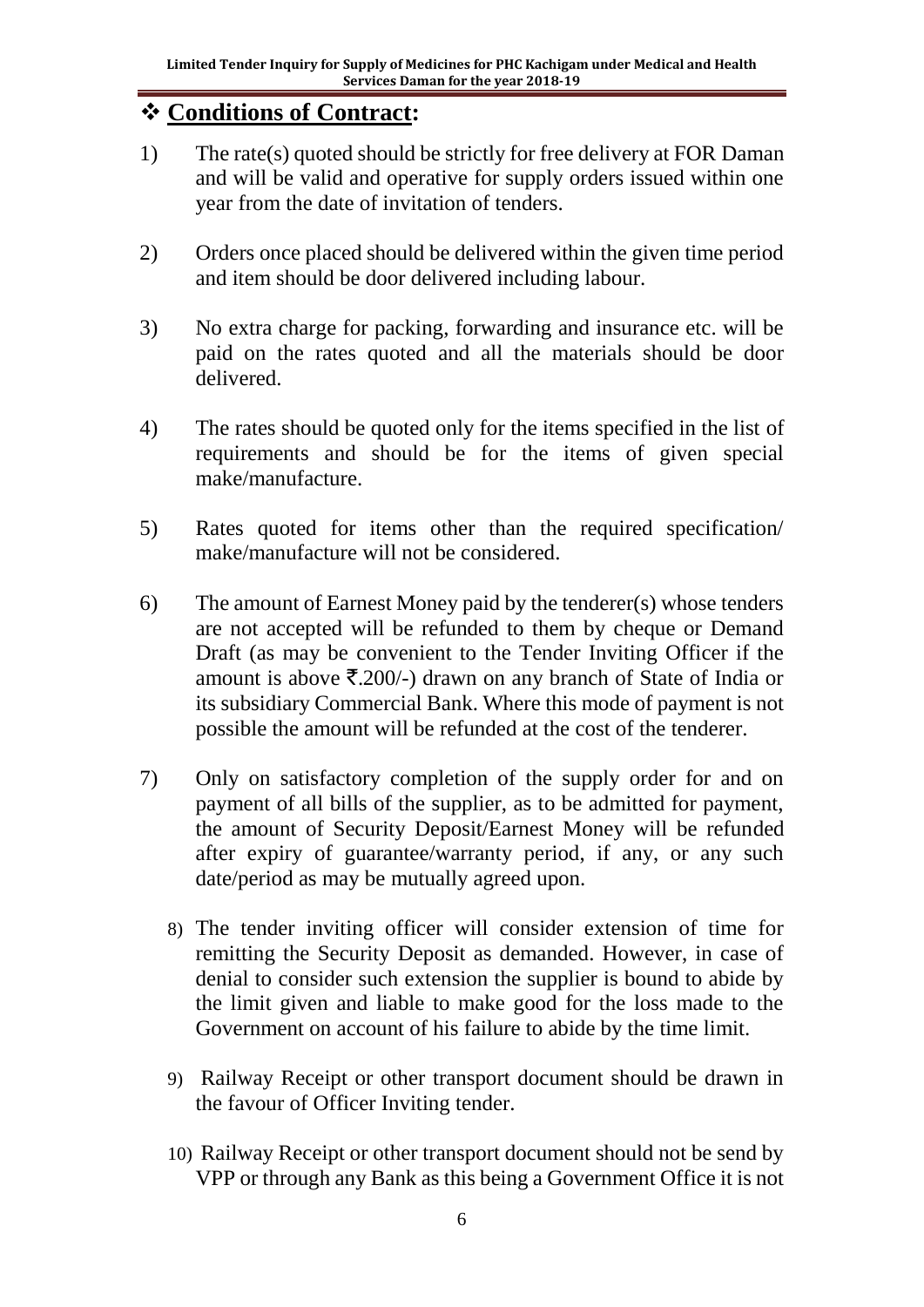possible to clear cash demands of Post Office/Bank for delivery of RR or other transport documents unless we have agreed to it as special arrangement.

- 11) The supplies, materials etc. of inferior quality standard or of different specifications, brand, manufacturer etc other than that ordered specified and/or incomplete or broken articles will not be accepted. The supplier has to replace the same at his own cost and risk. Intimation of non-acceptance of any materials etc will be sent to the supplier within 10 days from the date of receipt of the stores and the same will be returned to the supplier at his own cost and risk, if he so desires and intimates accordingly within 15 days from the date of dispatch of intimation of the non-acceptance. However, if no communication is received within 15 days from the date of communication the tender Inviting Officer will not be responsible for any damages, loss etc. of such rejected articles.
- 12) In case of failure to replace the accepted and rejected articles from the supplies made, as mentioned in the conditions the loss undergone by the Government will be recovered from the suppliers Security Deposit/Earnest Money or payment due of any bill(s) to the extend required.
- 13) In case of failure to supply the store, materials etc. ordered for, as per conditions and within the stipulated time, the name articles will be obtained from the tenderer who offered next higher rates or from any other sources, as may be decided by the tender inviting Officer and the loss to the Government on account of such purchases(s) shall be recovered from the former suppliers Security Deposit/Earnest Money or bills payable. The suppliers shall have no right to dispute with such procedure.
- 14) Extension of time limit for supplies shall be considered by the Tender Inviting Officer. The extension so granted may be with levy of compensation for delay in execution of supply order up to 5% of the cost of supplies ordered for at the discretion of the authority competent to grant extension of time limit provided such request is made well in time, depending upon the circumstances and such decision in the matter will be final.
- 15) Demurrage charges paid by the Tender Inviting Officer on account of delayed receipt of dispatch documents intimation will be recovered from the bills payable to the supplier.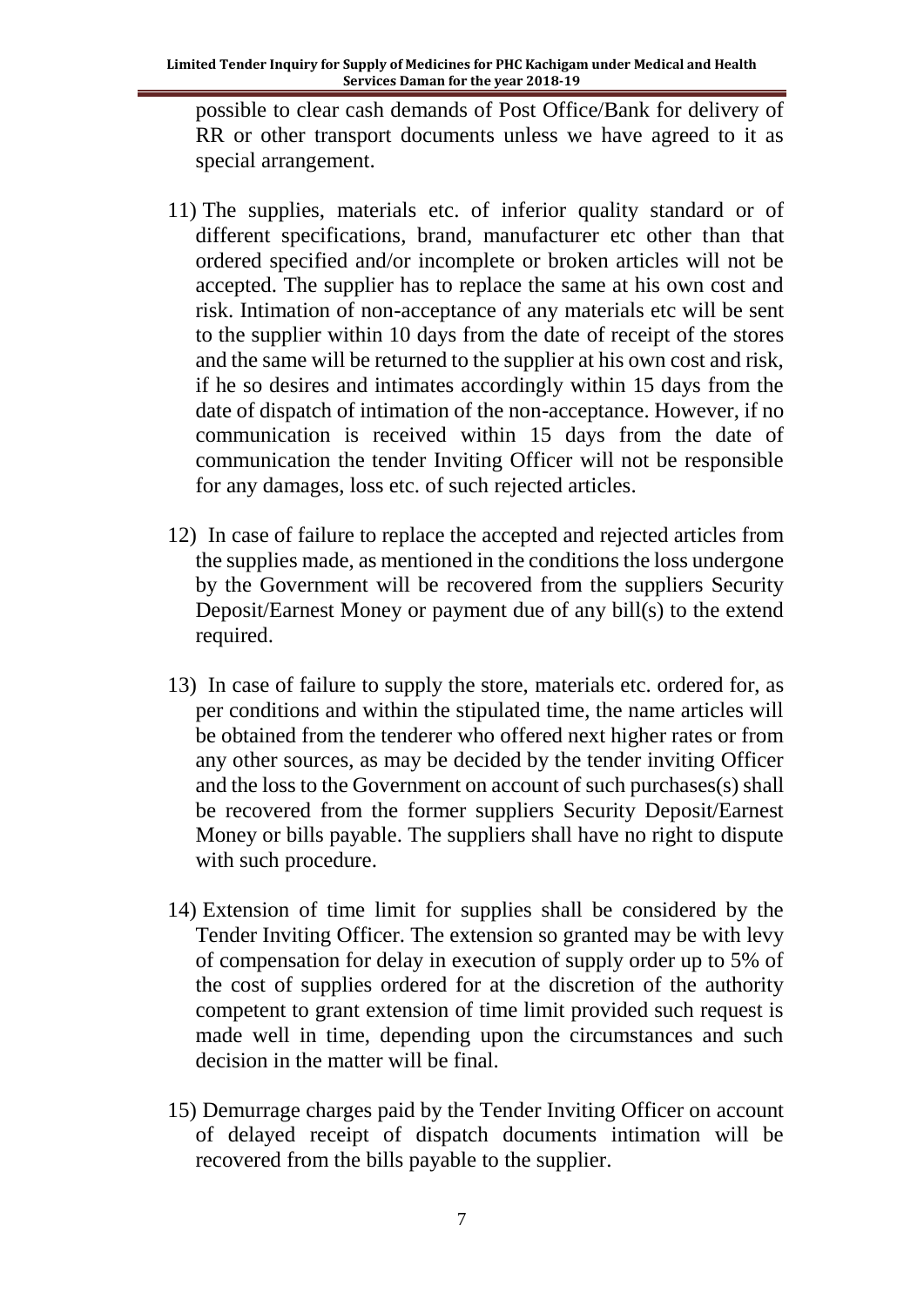- 16) If at any time after the order for supply of materials the Tender Inviting Officer shall for any reason whatsoever not require the whole or part of the quantity thereof as specified in the order the Tender Inviting Officer shall give notice in writing of the fact to the supplier(s) who shall have to claim to any payment of compensation what so ever on account of any profit or advantage which the supplier(s) might have derived from the supply of articles in full, but which did not derive in consequence of the full quantity of articles not having been purchased, nor shall have any claim for compensation by reasons of any alterations having been made in the original instructions which shall invoice any curtailment of the supply originally contemplated.
- 17) The Earnest Money(s)/Security Deposit(s) paid by the tender(s) earlier against any tender(s) or supply order(s) is/are not adjustable with Earnest Money or Security Deposit required by these conditions.
- 18) The tenders/offers received do not confirm with the terms and conditions of this office will be summarily rejected. If any firm desires to consider exemption from payment of Earnest Money Deposit, certified copies of its Registration with D.G.S. & D. should be attached to their tenders.
- 19) The items as mentioned in the list are the approximate estimates invited and actual purchase may more. Accordingly, the successful tenderer has no right for any loss/damages with reference to approximate requirement shown in tender and actual requirement.
- 20) Supplier may ensure the goods at his own cost to safeguard the delivery of such goods dispatched by him to the consignee; the department will not be responsible for the damages or pilferage of goods during transit.
- 21) The manufacturing units who are placed in Daman are exempted for Earnest Money Deposit.
- 22) Rates should be quoted in the forms issued from the department and as per the requirement asked for.
- 23) Rates quoted are for Medical and Public Health Department
- 24) The tenderer should attach copies of **PAN Number, GST Registration No., Valid License, Terms and Conditions of the**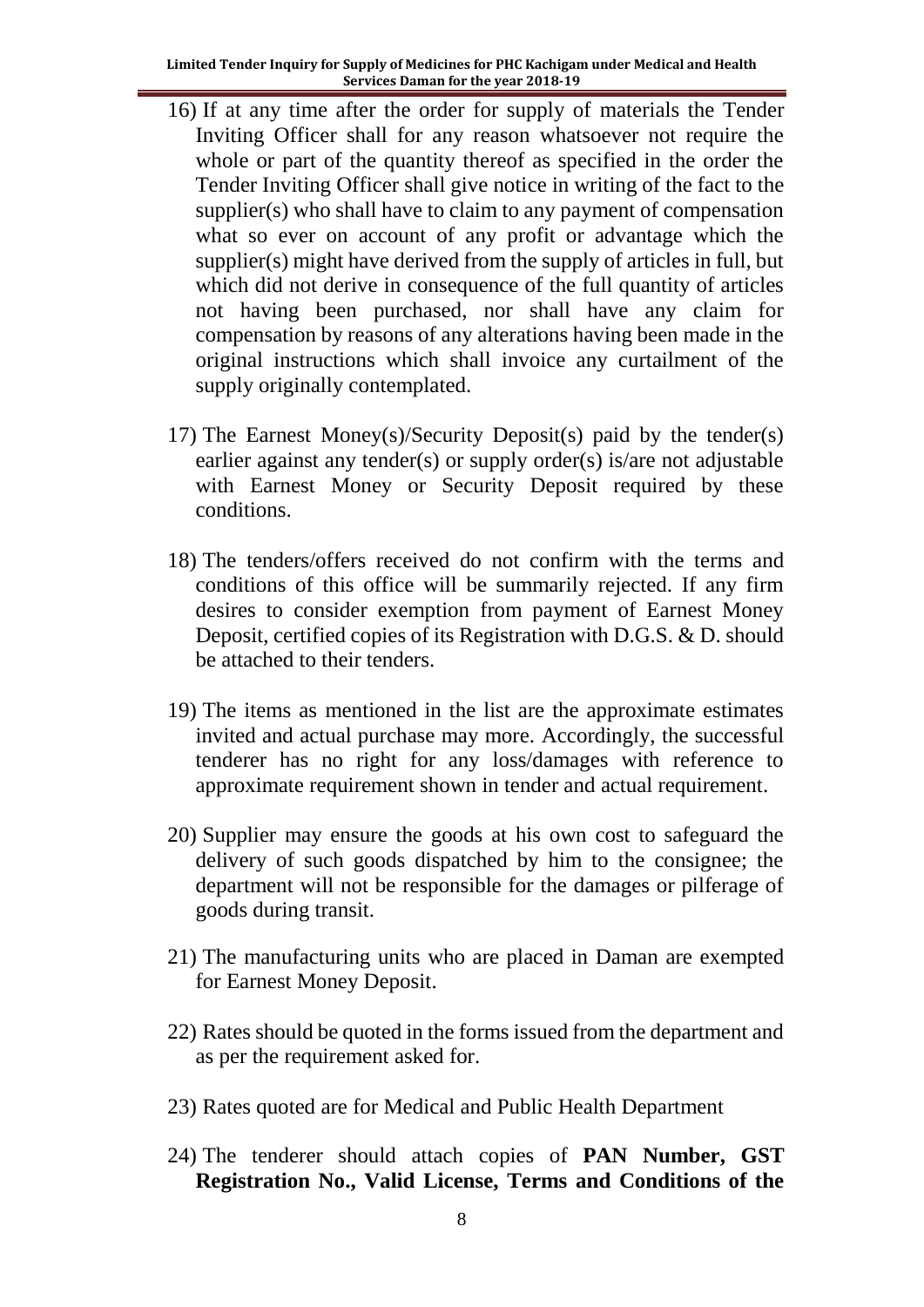**tender documents duly stamped and Signed on each page and Schedule of Requirement duly stamped and signed on each page**. It may please be noted that the tender received without document referred above shall not be considered.

- 25) The tender fee must be enclosed in demand draft in favour of undersigned with the tender documents.
- 26) The successful bidder has to supply the material within two days of receipt of Supply order.

### **1. Bid Evaluation Methodology:**

A. **Preliminary Evaluation**: Tender fee and EMD Submission

## B. **Technical Evaluation:**

- Scrutiny of technical specifications and other relevant documents as asked by the department with the quoted specification
- Scrutiny of Compliance Statement given by the bidder
- Sample verification of items will be done by the department if required.

## C. **Financial Evaluation**:

Lowest quoted offered by Technically Qualified Bidders

## 1. **PAYMENT TERMS:**

- a. 100% of the invoice amount will be paid only after supply, successful and submission of Security deposit.
- b. Price escalation clause will not be entertained under any circumstances.
- c. All bills should be in **TRIPLICATE** and should invariably mention the number and date of supply order.
- d. All bills for amount above  $\overline{\xi}$ .5000/- should be pre-receipted on a Revenue Stamp of proper value. Bills for amount exceeding  $\overline{\xi}$ .5000/- not pre-receipted on Revenue Stamp of proper value will not be accepted for payment.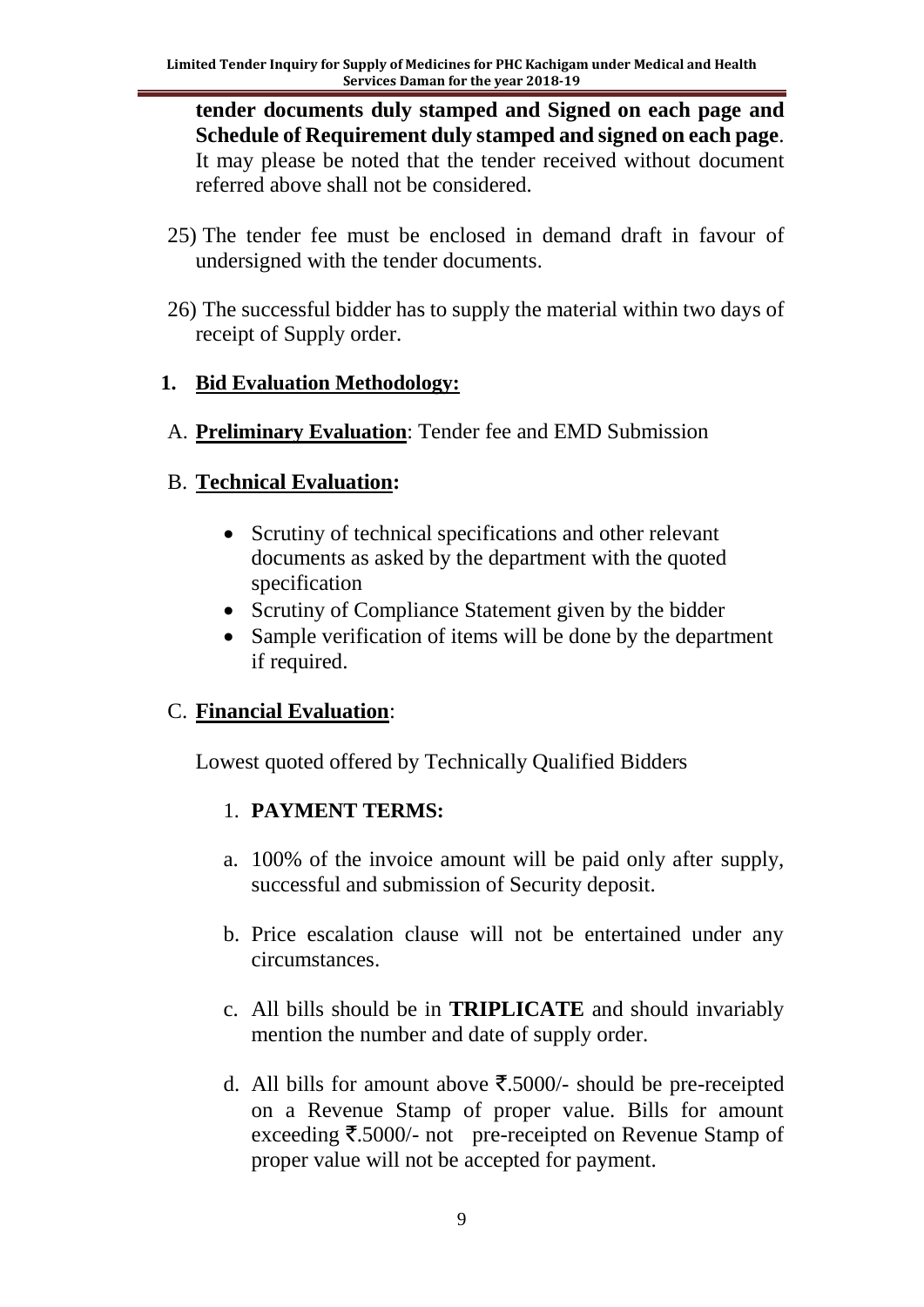- e. Each bill in which GST is charged must contain the following certificates on the body of the bill: **"CERTIFIED"** that the goods on which GST has been charged have not been exempted under the Central GST Act or the Rules made there under and the amount charged on account of GST on these goods is not more than what is payable under the provisions of relevant Act or Rules made there under".
- f. No extra charge for packing, forwarding and insurance etc. will be paid on the rates quoted.
- g. The rates should be quoted only for the items specified in the list of requirements.
- h. Rates quoted for items other than the required specification/ make/ manufacture will not be considered.

Signature & Designation of Tender Inviting Officer…

 **Sd/- Director** Medical and Health Services "Tel No.(0260) 2230470. e-mail Id :- [dmhs-daman](mailto:dmhs-daman-dd@nic.in)[dd@nic.in](mailto:dmhs-daman-dd@nic.in)

The above terms and conditions are accepted and are binding to me/us.

firm

Place: Signature of tenderer Dated: Name of tenderer with seal of the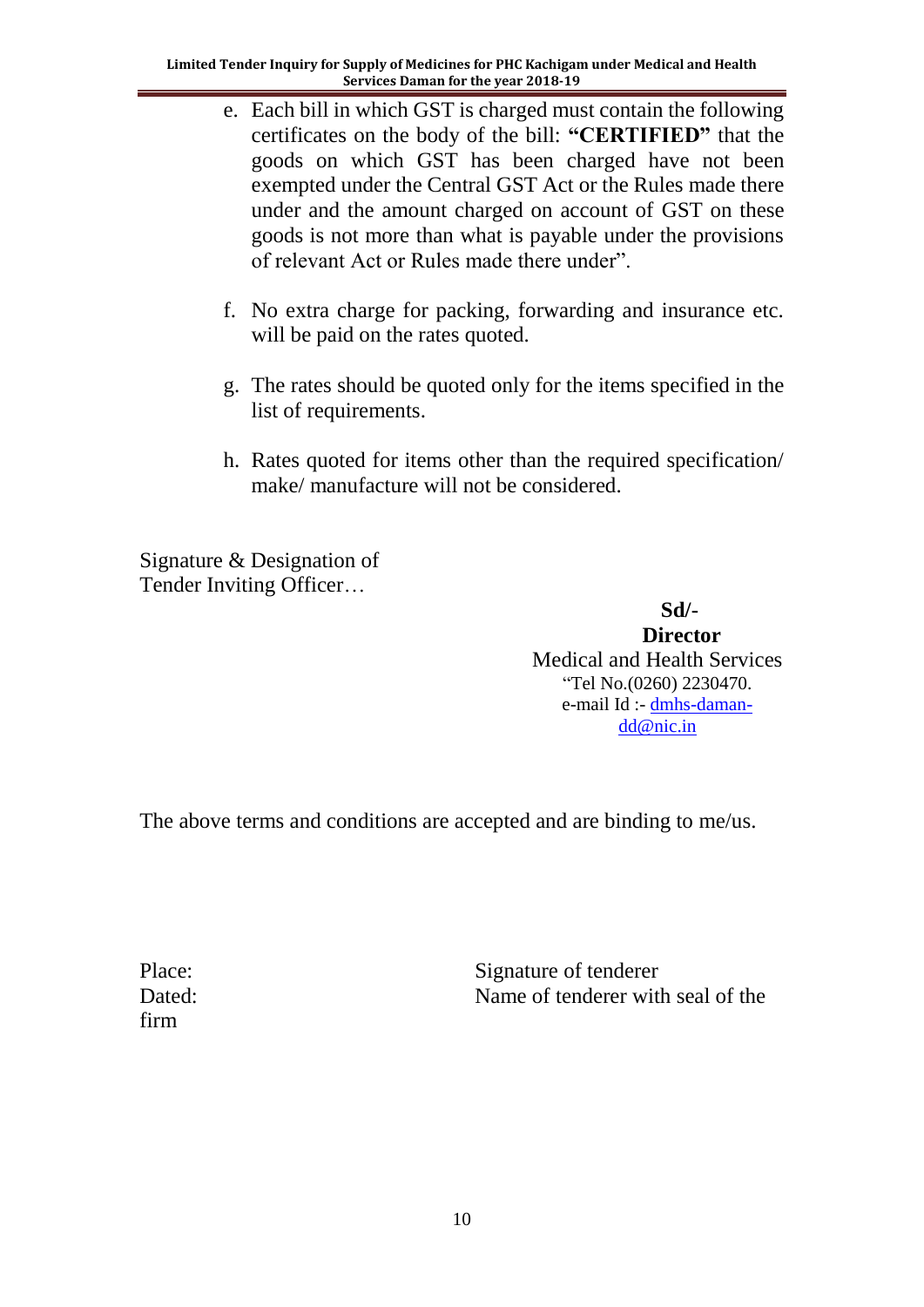#### **Annexure - A**

### **SCHEDULE OF DOCUMENTS ATTACHED**

| Sr.<br>No. | <b>Document / Certificate</b>                                                                                               | <b>Uploaded &amp;</b><br><b>Enclosed</b> | At<br>Page No. |
|------------|-----------------------------------------------------------------------------------------------------------------------------|------------------------------------------|----------------|
| A.         | <b>General Documents:</b>                                                                                                   |                                          |                |
| 01.        | <b>Tender Fees</b>                                                                                                          | Yes / No                                 |                |
| 02.        | <b>EMD</b>                                                                                                                  | Yes / No                                 |                |
| 03.        | Copy of PAN No.                                                                                                             | Yes / No                                 |                |
| 04.        | Copy of GST No.                                                                                                             | Yes / No                                 |                |
| 05.        | Valid License in field of supply.                                                                                           | Yes / No                                 |                |
| 06.        | Letter / Undertaking Mentioning in Reputed<br>Manufacturer / Authorized Distributors/ Suppliers of<br>the items prescribed. | Yes / No                                 |                |
| 07.        | Non-Conviction Certificate obtained from FDA.                                                                               | Yes / No                                 |                |
| 08.        | Scan copy of Terms and Conditions of the tender<br>documents duly Stamped and Signed on each page.                          | Yes / No                                 |                |
| 09.        | Scan copy of Schedule of Documents correctly filled<br>with Stamped and Signed on each page. (Scope of<br>Work)             | Yes / No                                 |                |

It is verified that all the certificates/permissions/documents are valid and current as on date and have not been withdrawn/cancelled by the issuing authority. It is further verified that the represents at above, declaration part are as per the format prescribed by the Administration and it is clearly and distinctly understood by me/us that the tender is liable to be rejected if on scrutiny and of these certificates is found to be not as per the prescribed format of Administration.

I/We further undertake to produce on demand the original certificate/ permission/ document for verification at any stage during the processing of the tender.

Date:

Place:

Sign & Stamp of tenderer.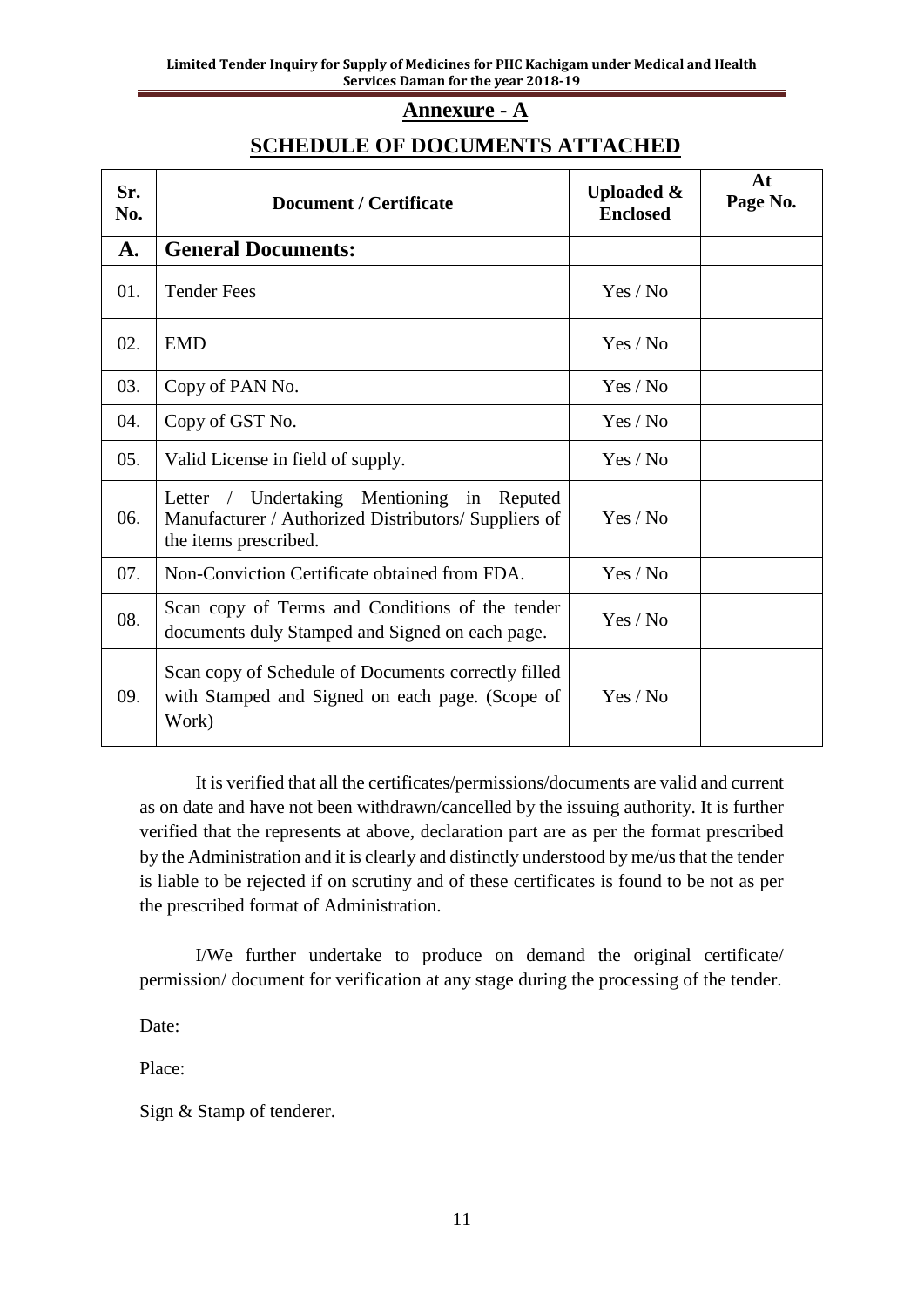# ❖ **Scope of Work:**

## **Schedule of Specifications and Allied Technical Details:**

## **Supply of Medicines for PHC Kachigam under Directorate of Medical & Public Health Department, Daman.**

| Sr.<br>No.     | <b>Name of Medicine</b>                         | Unit  | <b>Company Required</b>                                 | Compan.y<br>offered |
|----------------|-------------------------------------------------|-------|---------------------------------------------------------|---------------------|
|                | <b>Tablets</b>                                  |       |                                                         |                     |
| 1              | Aripiprazole 15mg                               | 1 Tab | Tripada/Intas/Ranbaxy/ Alkem<br>or equivalent.          |                     |
| $\overline{2}$ | Carbamazepine Extended<br>Release200mg          | 1 Tab | NPIL/Tripada/Alkem/Sun/Inta<br>s or equivalent.         |                     |
| 3              | Chlordiazepoxide 10mg                           | 1 Tab | NPIL/Tripada/Alkem/Sun/Inta<br>s or equivalent.         |                     |
| 4              | Chlordiazepoxide 25mg                           | 1 Tab | NPIL/Tripada/Alkem/Sun/Inta<br>s or equivalent.         |                     |
| 5              | Clonazepam 0.5mg                                | 1 Tab | Intas/Torrent/Tripada/ Alkem<br>or equivalent.          |                     |
| 6              | Tab Carbimazole 5 mg                            | 1 Tab | NPIL/Macloeds/Ranbaxy/Cipl<br>a/Biochem or equivalent   |                     |
| 7              | Tab Carbimazole 10 mg                           | 1 Tab | NPIL/Macloeds/Ranbaxy/Cipl<br>a/Biochem or equivalent.  |                     |
| 8              | Tab Clotrimazole Vaginal<br>100mg               | 1 Tab | Abbott/Glanmark/Lyka/ Cipla/<br>Biochem or equivalent   |                     |
| 9              | Tab Dicyclomine Hcl 10mg +<br>Paracetamol 500mg | 1 Tab | Ranbaxy/GR/Abbott<br>/Biochem/ Duphar or<br>equivalent. |                     |
| 10             | Duloxetine 30mg                                 | 1 Tab | Tripada/Alkem/Ranbaxy/ Sun<br>or equivalent.            |                     |
| 11             | Escitalopram 10mg                               | 1 Tab | Ipca/Unichem/Alkem/Sun/Tri<br>pada or equivalent.       |                     |
| 12             | Griseofulvin 250mg                              | 1 Tab | Biochem / Alkem<br>/Sun/Cipla/Intas of equivalent       |                     |
| 13             | Leveracetam 500mg                               | 1 Tab | Intas/Torrent/Alkem or<br>equivalent                    |                     |
| 14             | Lithium Carbonate 300mg                         | 1 Tab | Tripada/Alkem/Sun/Torrent or<br>equivalent              |                     |
| 15             | Lorazepam 1mg                                   | 1 Tab | Intas/Torrent/Alkem or<br>equivalent                    |                     |
| 16             | Mirtazepine 7.5mg                               | 1 Tab | Intas/Torrent/Tripada/Alkem<br>or equivalent            |                     |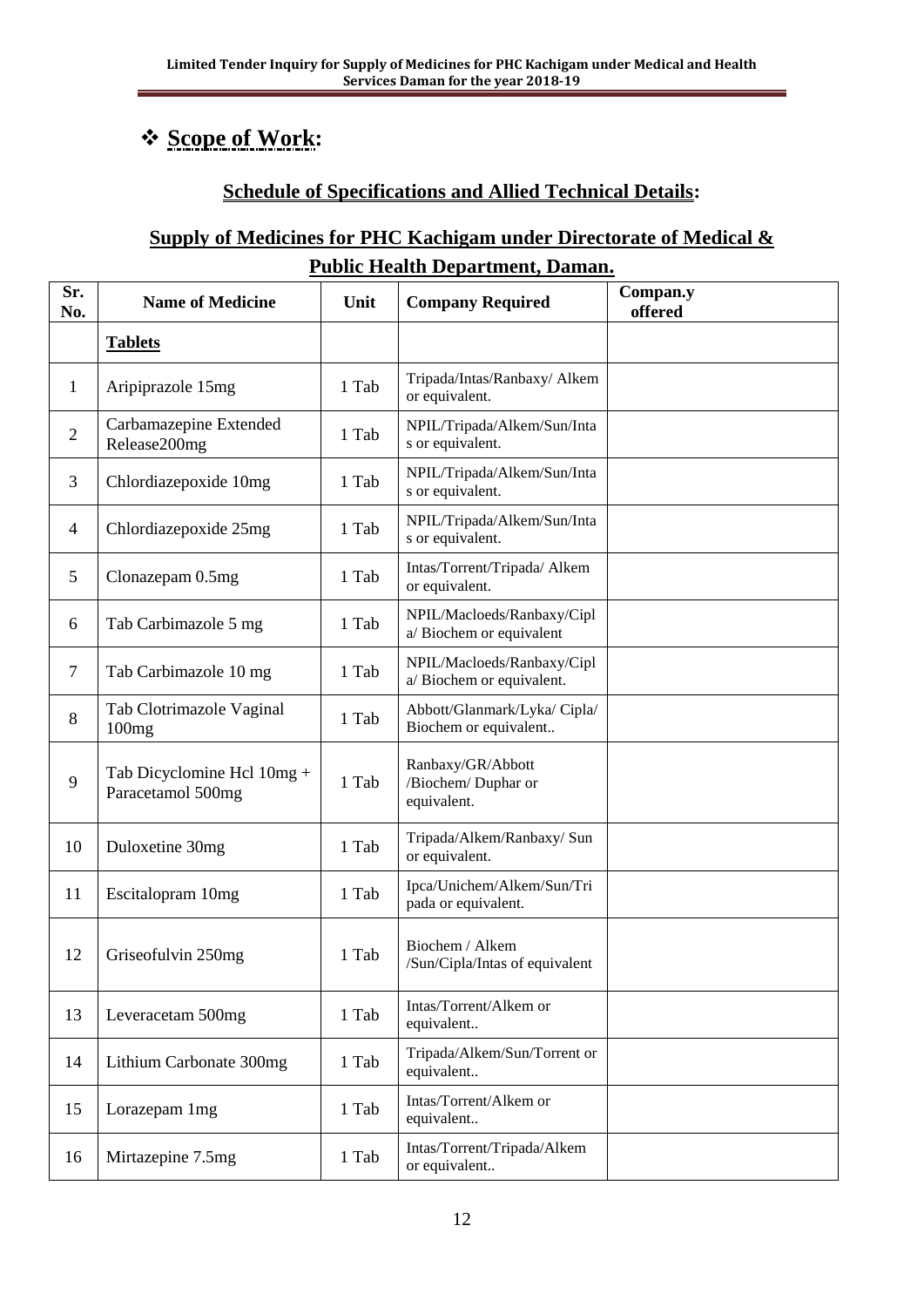| 17 | Phenytoin sodium 100mg                                                                                                         | 1 Tab | Abbot/Sun/Alkem or<br>equivalent.                     |  |
|----|--------------------------------------------------------------------------------------------------------------------------------|-------|-------------------------------------------------------|--|
| 18 | Respeidone 2mg                                                                                                                 | 1 Tab | Torrent/Sun/intas/Alkem or<br>equivalent.             |  |
| 19 | Sertaline 50mg                                                                                                                 | 1 Tab | Torrent/Sun/intas/Alkem or<br>equivalent.             |  |
| 20 | Sodium Valproate 500mg                                                                                                         | 1 Tab | Torrent/Sun/intas/Alkem or<br>equivalent.             |  |
| 21 | Sodium Valproate 300mg                                                                                                         | 1 Tab | Torrent/Sun/intas/Alkem or<br>equivalent.             |  |
| 22 | Trihexyphenidyl 2mg                                                                                                            | 1 Tab | Tripada/Wyeth/Sun/Alkem or<br>equivalent.             |  |
|    | <b>Tablets</b>                                                                                                                 |       |                                                       |  |
| 23 | Tranexamic Acid 500mg +<br>Mefenamic Acid<br>250mg                                                                             | 1 Tab | Cipla/Alembic/GR/Biochem<br>or equivalent.            |  |
| 24 | Tab.Propanolol 40mg                                                                                                            | 1 Tab | NPIL/Cipla/Sun/Alkem or<br>equivalent.                |  |
| 25 | Tab.Propranolol 10mg                                                                                                           | 1 Tab | NPIL/Cipla/Sun/Alkem/Tripa<br>da or equivalent.       |  |
| 26 | Tab.Propranolol 10mg                                                                                                           | 1 Tab | NPIL/Cipla/Sun/Alkem/Tripa<br>da or equivalent.       |  |
|    | <b>Syrup/Suspension</b>                                                                                                        |       |                                                       |  |
| 27 | <b>Syp Activated Dimthicone</b><br>$50mg + MgOH2 + AlOH3$<br>250mg Sorbitol Soln 125gm<br>170ml                                | 1 Btl | Intas/Indswift/Duphar/Park-<br>Davies or equivalent.  |  |
|    |                                                                                                                                |       |                                                       |  |
| 28 | Susp Amoxycillin<br>125mg/5ml 60ml                                                                                             | 1 Btl | Ranbaxy/Duphar/Intas/Bioche<br>m/Abbott or equivalent |  |
| 29 | Syp Ambroxol HCL 15mg &<br>Salbutamol 1mg                                                                                      | 1 Btl | GR/Intas/Biochem/Ind-<br>Swift/Abbott or equivalent.  |  |
| 30 | Syp Cetrizine<br>Dihydrochloride 5mg/5ml<br>30ml                                                                               | 1 Btl | Glaxo/Ranbaxy/Alembic/Intas<br>or equivalent          |  |
| 31 | Powder Oral Rehydration Salt<br>$20.5gm(Dex 13.5gm + Nacl$<br>$2.6gm + Kcl$ 1.5gm +Na<br>Citrate 2.9 gm) WHO<br>formula 21.8gm | 1 Pkt | Cipla/Wock/FDC/Morpen/GR<br>/Core or equivalent       |  |
| 32 | Drop Dicyclomine Hcl 10mg<br>+ Simethicone USP 40mg/5<br>ml                                                                    | 1 Btl | Abbott/Cipla/Ranbaxy/Bioche<br>m or equivalent        |  |
|    | <b>Injections</b>                                                                                                              |       |                                                       |  |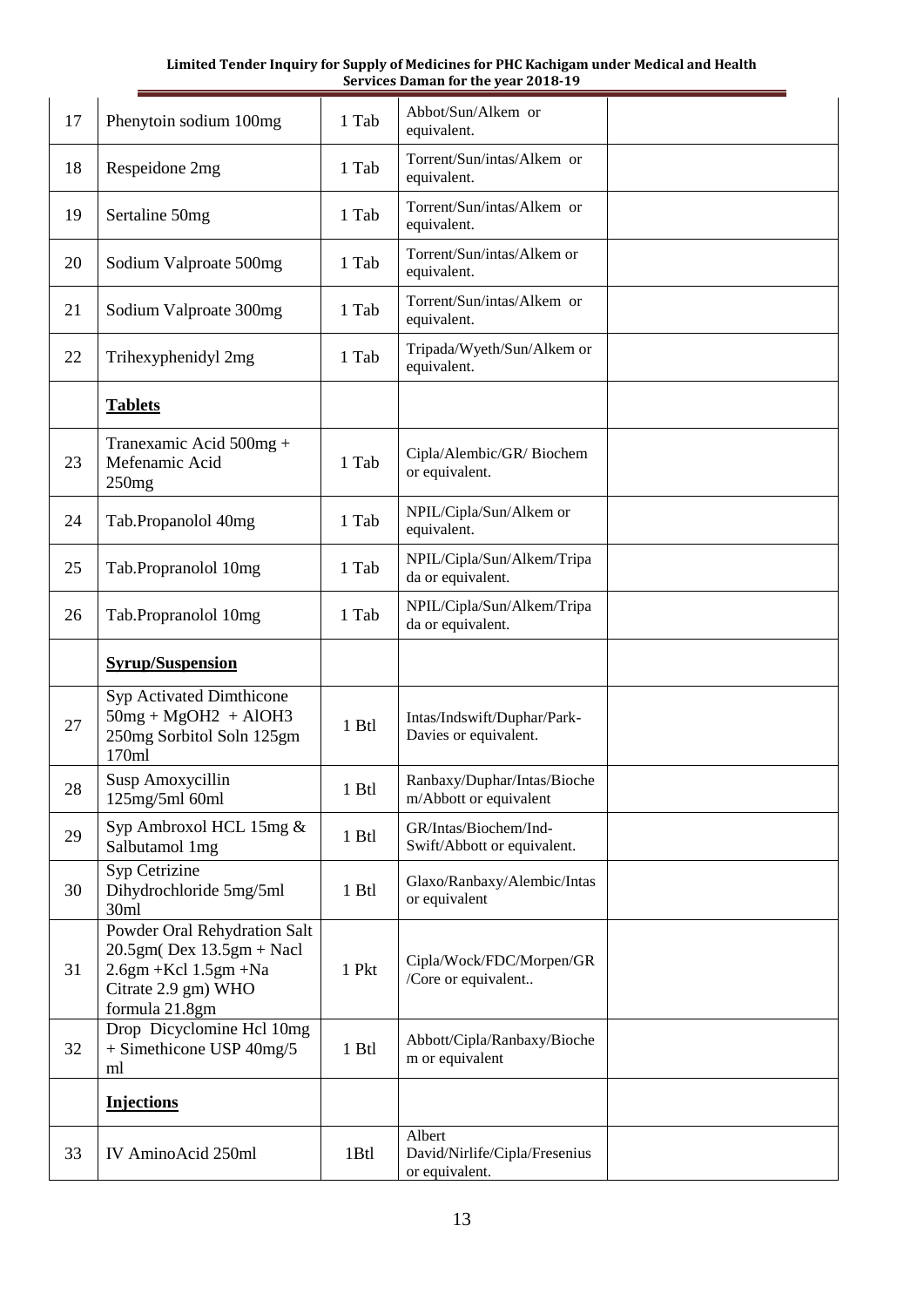| 34 | Inj.Anti RHO (D) 300mg<br>Immunoglobulin                                                              | 1 vial  | <b>Bharat</b><br>Serum/Samart/GSK/GR or<br>equivalent    |  |
|----|-------------------------------------------------------------------------------------------------------|---------|----------------------------------------------------------|--|
| 35 | Inj.Lignocaine 2% with<br>Adrenaline 30ml                                                             | 1 vial  | Astra/Neon/Biochem/Wock/C<br>adila/Ranbaxy or equivalent |  |
| 36 | Inj.Lignocaine 2% plain 30ml<br>preservative free                                                     | 1 vial  | Astra/Neon/Biochem/Wock/C<br>adila/Ranbaxy or equivalent |  |
| 37 | Inj Phenytoine Sodium50mg<br>/ml 2 ml                                                                 | 1 amp   | Aventis/Abbott/Neon/Ranbax<br>y or equivalent.           |  |
| 38 | Inj Diazepam 5mg/ml.2ml.                                                                              | 1 amp   | Cadila/Wock/Biochem/Inta or<br>equivalents.              |  |
| 39 | Inj Ondansetron 2mg/ml 2ml                                                                            | 1 amp   | Mankind/Cipla/Alkem/BC or<br>equivalent.                 |  |
|    | Inj Dobutamine 50mg / ml<br>5ml                                                                       | 1Vial   | Eli-<br>lilly/Sun/Neon/wock/Cadila or<br>equivalent.     |  |
|    | Creams &<br>Oint/Others/Misce                                                                         |         |                                                          |  |
| 40 | Chorhexidine Anti Plaque<br>Solution/Mouthwash 80ml                                                   | 1Btl    | Elder/Biochem/Win/Cadila or<br>equivalent                |  |
| 41 | <b>Cream Clobetasone</b><br>0.05% w/w+Gentamycin<br>$0.1\%$ w/w+ Miconazole<br>$2\%$ w/w $10gm$       | 1 Tube  | GSK/Indswift/Abbott/Glenma<br>rk/Biochem .or equivalent  |  |
| 42 | Oint Clobetasol $0.05\%$ w/w+<br>Salicylic acid 6% w/w 15gm                                           | 1 Tube  | GSK/Systopic/Abbott<br>/Galderma.or equivalent           |  |
| 43 | Oint Clotrimazole 1%w/w/<br>15gm.                                                                     | 1 Tube  | Zenith/Cipla/IndSwift/Alembi<br>c/Biochem or equivalent. |  |
| 44 | Gamma Benzene<br>Hexachloride 1% w/v 100 ml                                                           | $1$ Btl | NPIL/Biochem/Cadila/Gujarat<br>Pharma/PCI or equivalent. |  |
| 45 | Tannic Acid<br>5.00%W/V+choline<br>Salicylate 8.0<br>%W/V+Cetrimide<br>+Lignocaine Gum Paint 15<br>ml | 1 Btl   | Democare Lab/ Dr. Reddys/ or<br>equivalent               |  |
| 46 | Hydrogen Peroxide 450ml                                                                               | 1 Btl   | Rajat<br>Pharma/WilsonMed/Juggat or<br>equivalent.       |  |
| 47 | Isopropyl Alcohol USP 70%                                                                             | 1 Btl   | Gujarat Pharma/Jayant/Wilson<br>or equivalent.           |  |
| 48 | Sodium Phosphate Enema<br>100ml                                                                       | 1 nos   | Cadila/Cipla/Ranbaxy/Bioche<br>m or equivalent.          |  |
|    | Creams &<br><b>Oint/Others/Misce</b>                                                                  |         |                                                          |  |
| 49 | CreamBeclometasone0.025%<br>w/w+clotrimazole1%w/w<br>+Iodo Quiniodochlor 5gm                          | 1 Tube  | Fulford/Systopic/Biochem/Av<br>ni or equivalent.         |  |
| 50 | Oint Framycetin 1%w/w/<br>15gm.                                                                       | 1 Tube  | Aventis/Systochem/Indswift<br>or equivalent              |  |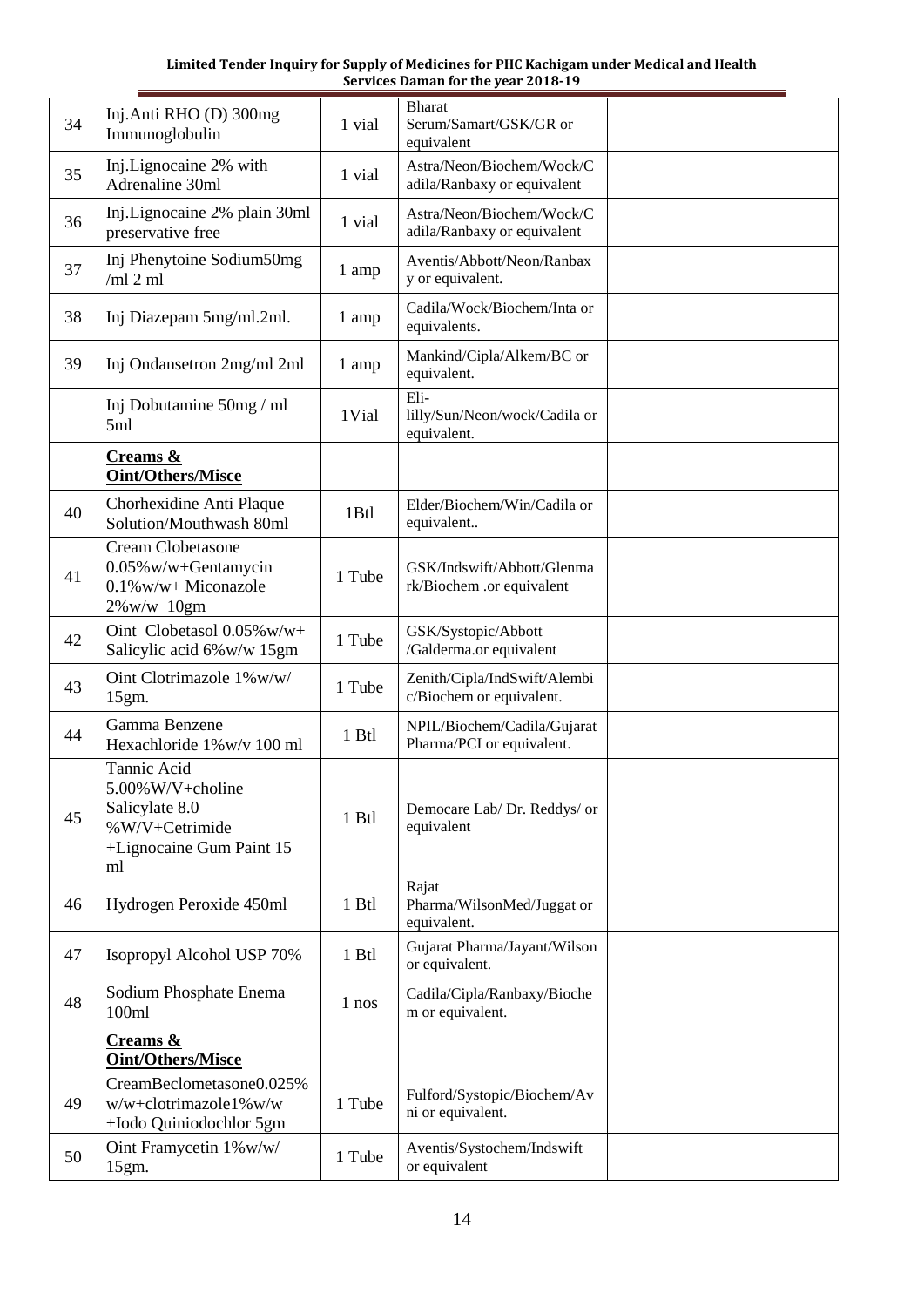| 51 | Cream K Nitrate 5% w/w $\&$<br>Na Monofluoroposphate<br>0.7% USP 50gm | 1 Tube   | ICPA/Ranbaxy/Cipla/Abbott<br>or equivalent.                     |  |
|----|-----------------------------------------------------------------------|----------|-----------------------------------------------------------------|--|
| 52 | Oint.Silver Sulphadiazine<br>1%w/w 20gm                               | 1 Tube   | Abbott/Crossland/Elder/Indsw<br>ift/Biochem or equivalent       |  |
| 53 | Powder Povidone Iodine<br>10gm                                        | 1 nos    | Glaxo/Biochem/Cipla/Wockha<br>rdt or equivalent                 |  |
| 54 | Glycerine Bottle 400gm                                                | 1 Bottle | Gujarat Pharma/Ashwin<br>Pharma/Royal or equivalent             |  |
| 55 | Inj Iron Sucrose USP<br>$100$ mg/5 ml                                 | 1Amp     | Sun/Cipla/Indswift/Solvay/Ma<br>nkind/Troikaa or<br>equivalent. |  |
| 56 | <b>Salbutamol Respiratory</b><br>Solution 5mg/ml 10ml                 | 1 Bottle | Cipla/Lupin/GR/BC /GSK or<br>equivalent                         |  |
| 57 | Salbutamol Inhaler 100mcg/<br>metereddose 200doses                    | 1 Bottle | Cipla/Glaxo/Cadila/Lupin/Bio<br>chem or equivalent              |  |
| 58 | IV Dextrose 25% 25ml.                                                 | 1 Amp    | Claris/Baxter/Merck/Fresenius<br>or equivalent.                 |  |
| 59 | IV Dextrose 5% 500ml.                                                 | 1 bottle | Claris/Baxter/Merck/Fresenius<br>or equivalent.                 |  |
| 60 | <b>IV Dextrose Normal</b><br>B610Saline 500ml (DNS)                   | 1 bottle | Claris/Baxter/Merck/Fresenius<br>or equivalent.                 |  |
| 61 | Budesonide Respules 0.5mg<br>1 <sub>ml</sub>                          | 1 Amp    | Cipla/Lupin/GR/GSK or<br>equivalent                             |  |

Signature of Suppliers/Dealers with Rubber Stamp

## **Sd/-**

**Director** Medical and Health Services "Tel No.(0260) 2230470. e-mail Id :- [dmhs-daman-dd@nic.in](mailto:dmhs-daman-dd@nic.in)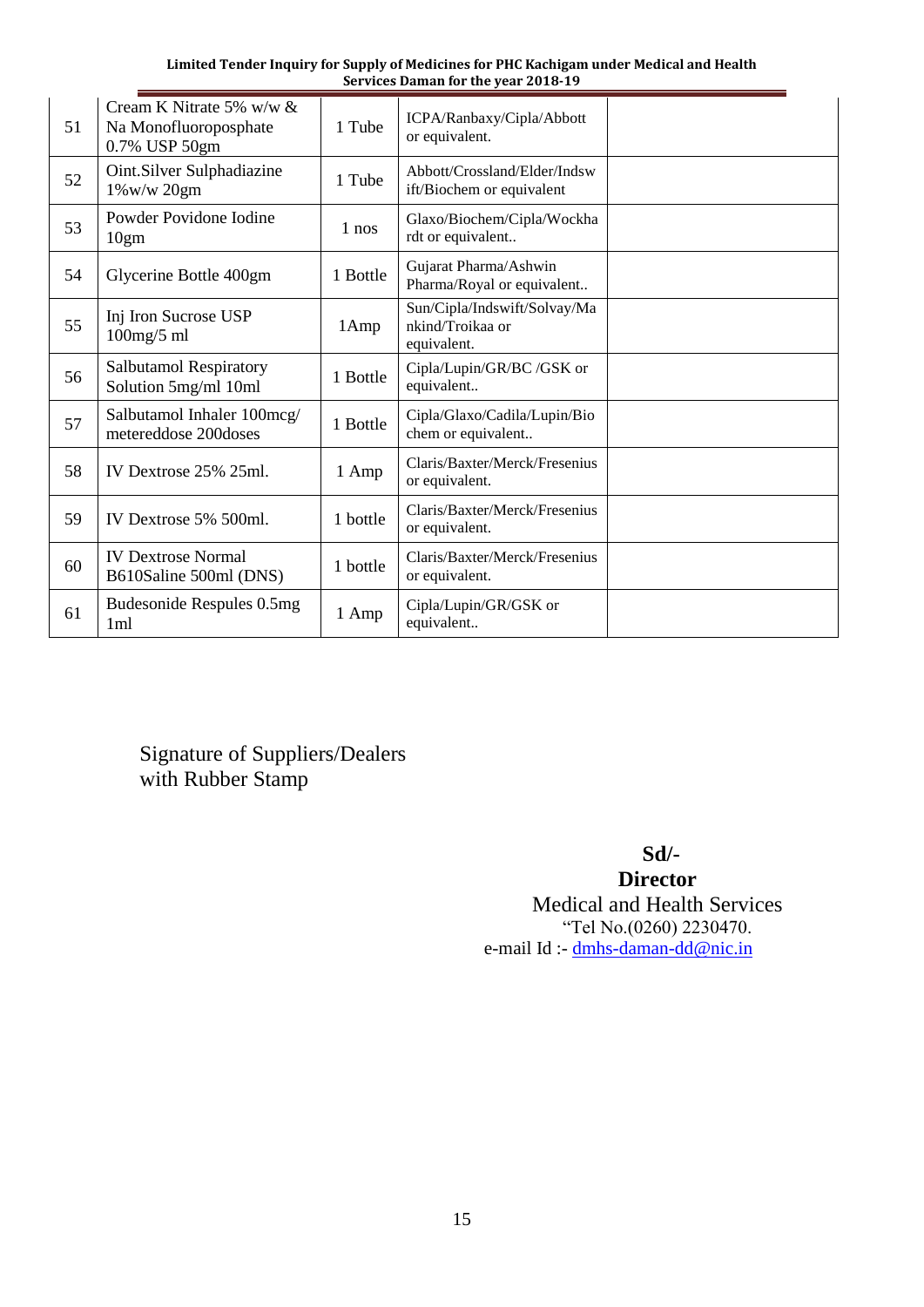# ❖ **Schedule of Price Schedules:**

# **Supply of Medicines for PHC Kachigam under Directorate of Medical & Public Health Department, Daman.**

| Sr.<br>No.     | <b>Name of Medicine</b>                                     | Unit  | Qty   | <b>Unit rate</b><br>(in Rs.) |
|----------------|-------------------------------------------------------------|-------|-------|------------------------------|
|                | <b>Tablets</b>                                              |       |       |                              |
| $\mathbf{1}$   | Aripiprazole 15mg                                           | 1 Tab | 3000  |                              |
| $\overline{2}$ | Carbamazepine Extended Release200mg                         | 1 Tab | 4000  |                              |
| 3              | Chlordiazepoxide 10mg                                       | 1 Tab | 3000  |                              |
| 4              | Chlordiazepoxide 25mg                                       | 1 Tab | 400   |                              |
| 5              | Clonazepam 0.5mg                                            | 1 Tab | 400   |                              |
| 6              | Tab Carbimazole 5 mg                                        | 1 Tab | 500   |                              |
| $\tau$         | Tab Carbimazole 10 mg                                       | 1 Tab | 300   |                              |
| 8              | Tab Clotrimazole Vaginal 100mg                              | 1 Tab | 500   |                              |
| 9              | Tab Dicyclomine Hcl 10mg + Paracetamol<br>500 <sub>mg</sub> | 1 Tab | 3000  |                              |
| 10             | Duloxetine 30mg                                             | 1 Tab | 4000  |                              |
| 11             | Escitalopram 10mg                                           | 1 Tab | 6000  |                              |
| 12             | Griseofulvin 250mg                                          | 1 Tab | 10000 |                              |
| 13             | Leveracetam 500mg                                           | 1 Tab | 5000  |                              |
| 14             | Lithium Carbonate 300mg                                     | 1 Tab | 3000  |                              |
| 15             | Lorazepam 1mg                                               | 1 Tab | 400   |                              |
| 16             | Mirtazepine 7.5mg                                           | 1 Tab | 4000  |                              |
| 17             | Phenytoin sodium 100mg                                      | 1 Tab | 15000 |                              |
| 18             | Respeidone 2mg                                              | 1 Tab | 3500  |                              |
| 19             | Sertaline 50mg                                              | 1 Tab | 1500  |                              |
| 20             | Sodium Valproate 500mg                                      | 1 Tab | 10000 |                              |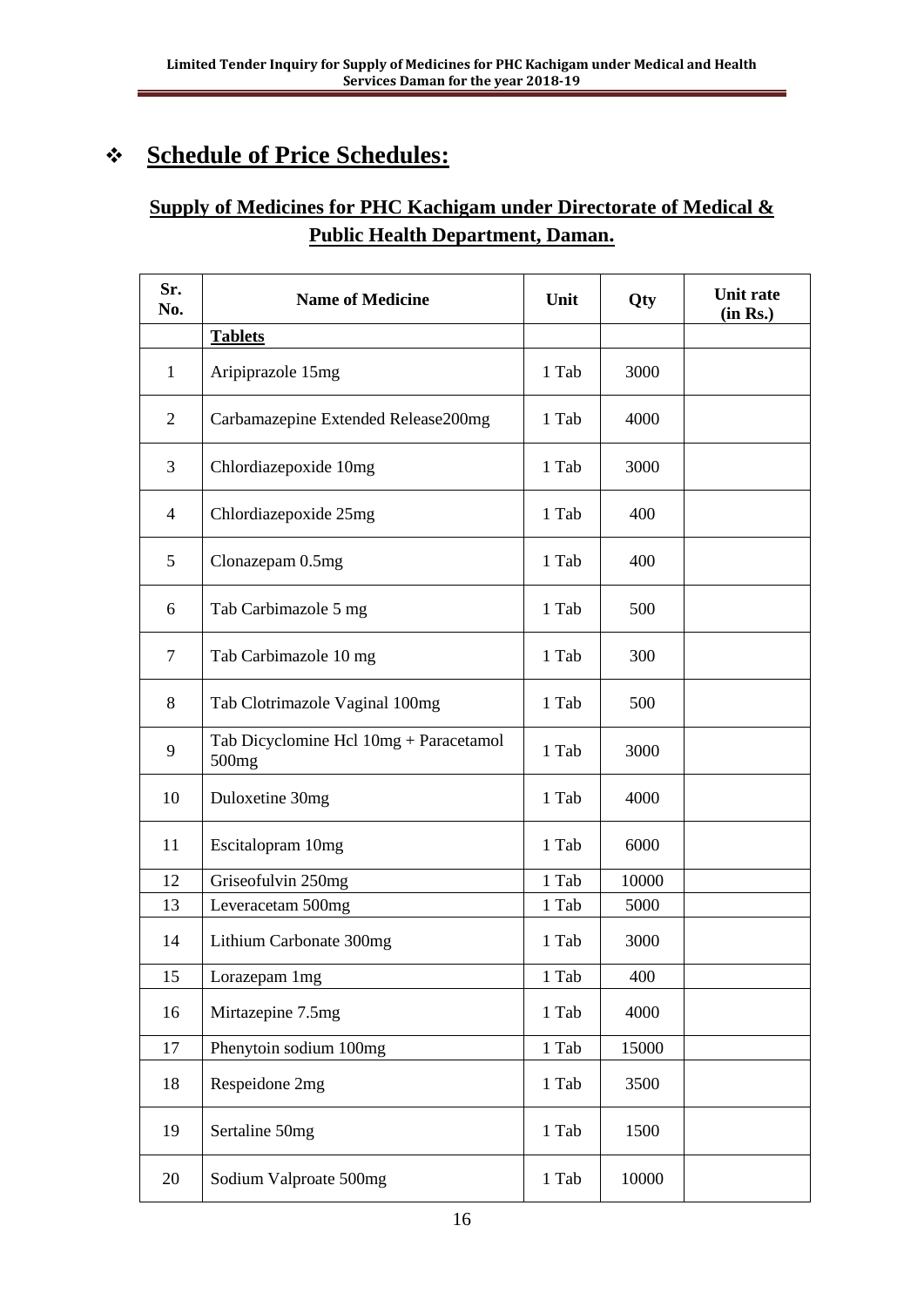| 21 | Sodium Valproate 300mg                                                                                                   | 1 Tab  | 2000 |  |
|----|--------------------------------------------------------------------------------------------------------------------------|--------|------|--|
| 22 | Trihexyphenidyl 2mg                                                                                                      | 1 Tab  | 3000 |  |
|    | <b>Tablets</b>                                                                                                           |        |      |  |
| 23 | Tranexamic Acid 500mg + Mefenamic Acid<br>250mg                                                                          |        | 1000 |  |
| 24 | Tab.Propanolol 40mg                                                                                                      | 1 Tab  | 400  |  |
| 25 | Tab.Propranolol 10mg                                                                                                     | 1 Tab  | 400  |  |
| 26 | Tab.Propranolol 10mg                                                                                                     | 1 Tab  | 400  |  |
|    | <b>Syrup/Suspension</b>                                                                                                  |        |      |  |
| 27 | Syp Activated Dimthicone $50mg + MgOH2$<br>+ AlOH3 250mg Sorbitol Soln 125gm<br>170ml                                    | 1 Btl  | 1000 |  |
| 28 | Susp Amoxycillin 125mg/5ml 60ml                                                                                          | 1 Btl  | 1500 |  |
| 29 | Syp Ambroxol HCL 15mg & Salbutamol<br>1 <sub>mg</sub>                                                                    | 1 Btl  | 500  |  |
| 30 | Syp Cetrizine Dihydrochloride 5mg/5ml<br>30ml                                                                            | 1 Btl  | 2000 |  |
| 31 | Powder Oral Rehydration Salt 20.5gm (Dex<br>$13.5gm + Nacl 2.6gm + Kcl 1.5gm + Na$<br>Citrate 2.9 gm) WHO formula 21.8gm | 1 Pkt  | 6000 |  |
| 32 | Drop Dicyclomine Hcl $10mg +$<br>Simethicone USP 40mg/5 ml                                                               | 1 Btl  | 300  |  |
|    | <b>Injections</b>                                                                                                        |        |      |  |
| 33 | IV AminoAcid 250ml                                                                                                       | 1Btl   | 100  |  |
| 34 | Inj.Anti RHO (D) 300mg Immunoglobulin                                                                                    | 1 vial | 8    |  |
| 35 | Inj.Lignocaine 2% with Adrenaline 30ml                                                                                   | 1 vial | 100  |  |
| 36 | Inj.Lignocaine 2% plain 30ml preservative<br>free                                                                        | 1 vial | 100  |  |
| 37 | Inj Phenytoine Sodium50mg/ml 2 ml                                                                                        | 1 amp  | 50   |  |
| 38 | Inj Diazepam 5mg/ml.2ml.                                                                                                 | 1 amp  | 50   |  |
| 39 | Inj Ondansetron 2mg/ml 2ml                                                                                               | 1 amp  | 500  |  |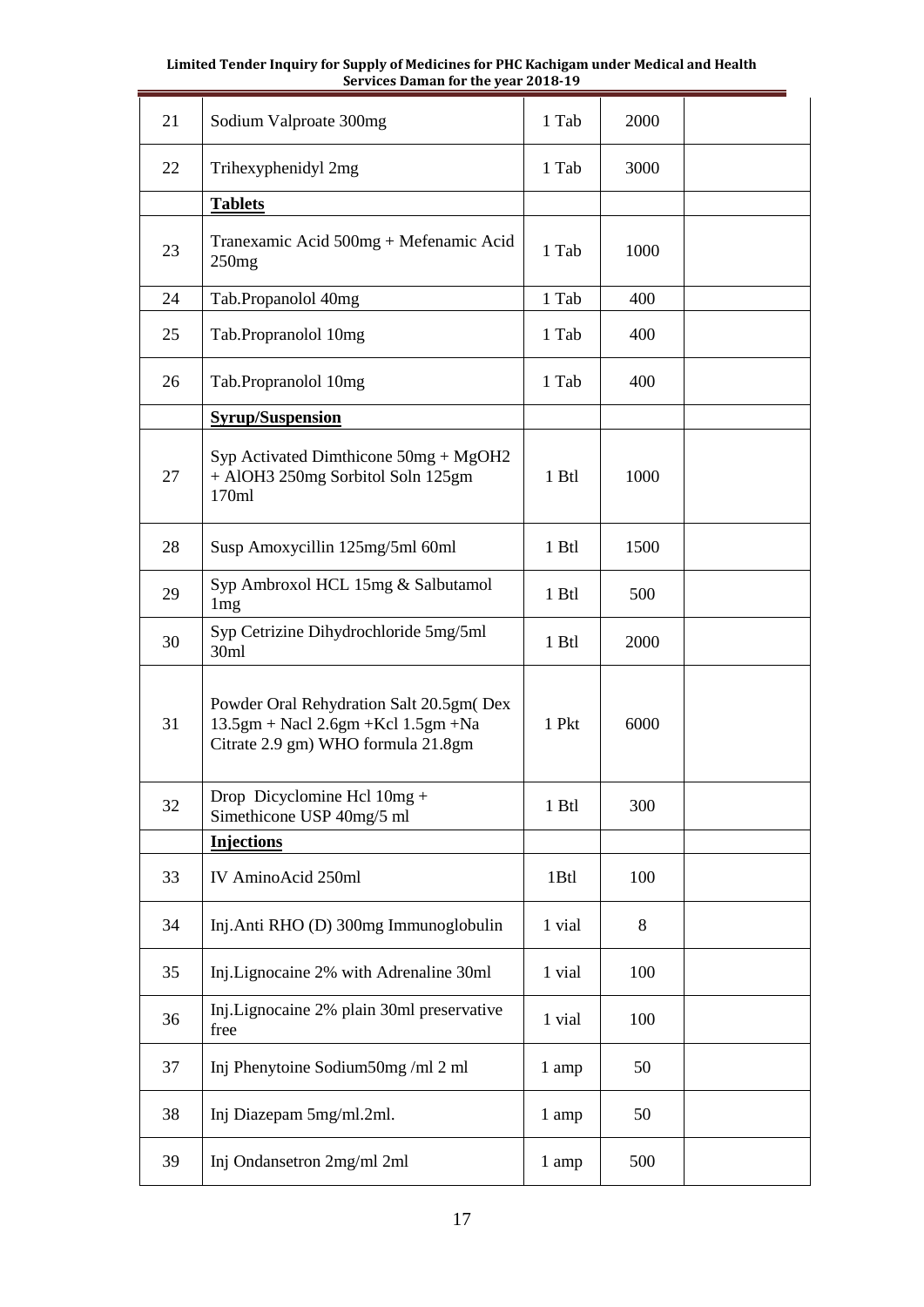|                | Inj Dobutamine 50mg / ml 5ml                                                                  | 1Vial    | 30   |  |
|----------------|-----------------------------------------------------------------------------------------------|----------|------|--|
|                | <b>Creams &amp; Oint/Others/Misce</b>                                                         |          |      |  |
| 40             | Chorhexidine Anti Plaque<br>Solution/Mouthwash 80ml                                           | 1Btl     | 100  |  |
| 41             | <b>Cream Clobetasone</b><br>$0.05\%$ w/w+Gentamycin $0.1\%$ w/w+<br>Miconazole 2%w/w 10gm     | 1 Tube   | 3000 |  |
| 42             | Oint Clobetasol 0.05% w/w+ Salicylic acid<br>6%w/w 15gm                                       | 1 Tube   | 100  |  |
| 43             | Oint Clotrimazole 1%w/w/15gm.                                                                 | 1 Tube   | 5000 |  |
| 44             | Gamma Benzene Hexachloride 1% w/v 100<br>ml                                                   | 1 Btl    | 500  |  |
| 45             | Tannic Acid 5.00% W/V+choline Salicylate<br>8.0 %W/V+Cetrimide +Lignocaine Gum<br>Paint 15 ml | 1 Btl    | 150  |  |
| 46             | Hydrogen Peroxide 450ml                                                                       | 1 Btl    | 200  |  |
| 47             | Isopropyl Alcohol USP 70%                                                                     | 1 Btl    | 200  |  |
| 48             | Sodium Phosphate Enema 100ml                                                                  | 1 nos    | 200  |  |
| N <sub>0</sub> | <b>Creams &amp; Oint/Others/Misce</b>                                                         |          |      |  |
| 49             | CreamBeclometasone $0.025\%$ w/w+clotrima<br>zole1%w/w +Iodo Quiniodochlor 5gm                | 1 Tube   | 5000 |  |
| 50             | Oint Framycetin 1%w/w/15gm.                                                                   | 1 Tube   | 3000 |  |
| 51             | Cream K Nitrate 5% w/w & Na<br>Monofluoroposphate 0.7% USP 50gm                               | 1 Tube   | 150  |  |
| 52             | Oint.Silver Sulphadiazine 1%w/w 20gm                                                          | 1 Tube   | 250  |  |
| 53             | Powder Povidone Iodine 10gm                                                                   | 1 nos    | 300  |  |
| 54             | Glycerine Bottle 400gm                                                                        | 1 Bottle | 100  |  |
| 55             | Inj Iron Sucrose USP 100mg/5 ml                                                               | 1Amp     | 300  |  |
| 56             | Salbutamol Respiratory Solution 5mg/ml<br>10 <sub>m1</sub>                                    | 1 Bottle | 100  |  |